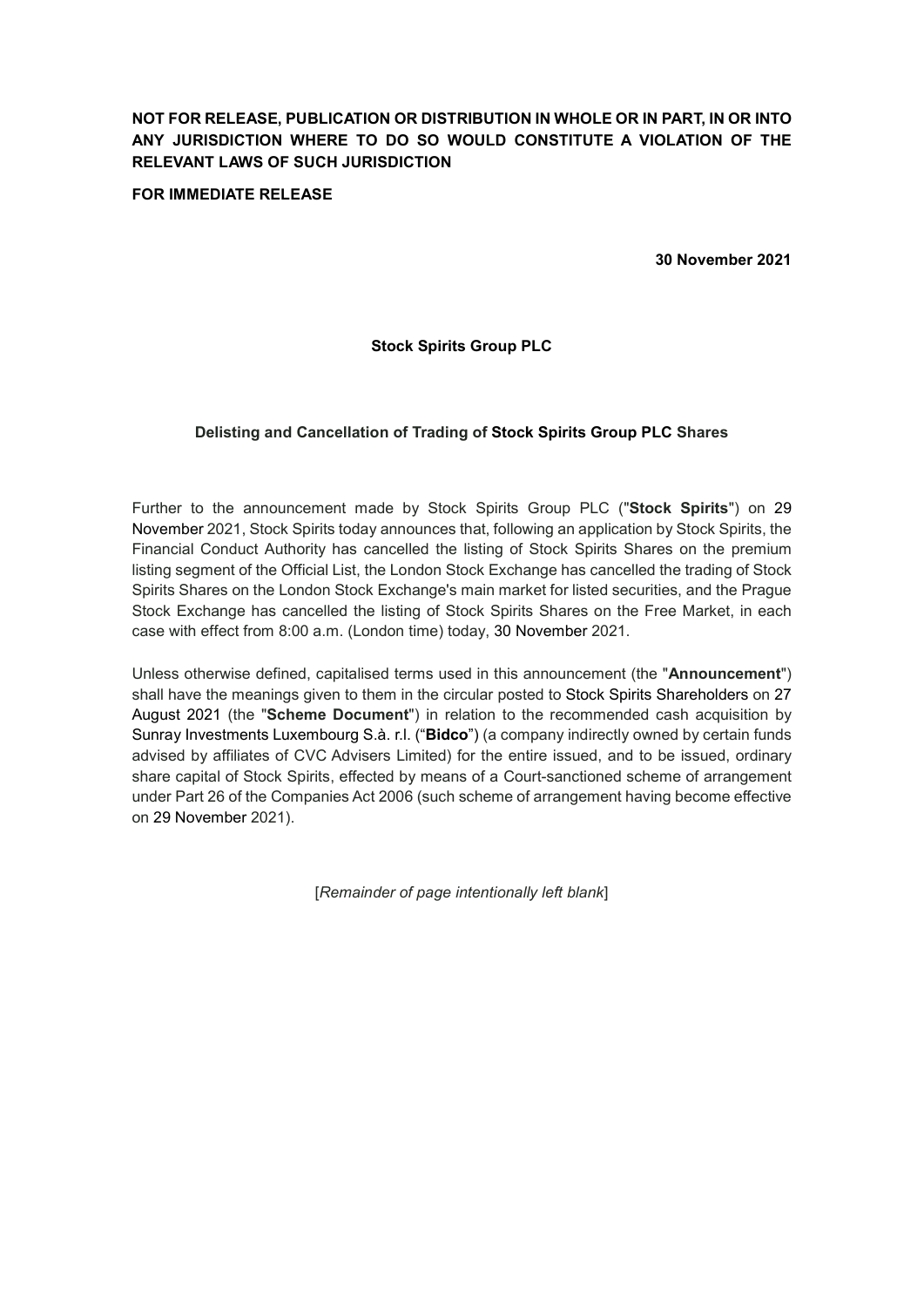## Enquiries:

| <b>Stock Spirits</b><br>Paul Bal                                                                                                                     | +44 (0) 16 2864 8500 |
|------------------------------------------------------------------------------------------------------------------------------------------------------|----------------------|
| J.P. Morgan Cazenove (Joint Financial Adviser to Stock Spirits)<br>Dwayne Lysaght<br>Jeannette Smits van Oyen<br>Jonty Edwards                       | +44 (0) 20 7742 4000 |
| <b>Numis (Joint Financial Adviser to Stock Spirits)</b><br>Luke Bordewich<br>Stuart Ord<br>Tom Jacob                                                 | +44 (0) 20 7260 1000 |
| <b>Powerscourt (PR Adviser to Stock Spirits)</b><br>Rob Greening<br>Bethany Johannsen                                                                | +44 (0) 20 7250 1446 |
| <b>CVC</b><br><b>Carsten Huwendiek</b>                                                                                                               | +44 (0) 20 7420 4240 |
| <b>Citigroup Global Markets Limited (Financial Adviser and</b><br><b>Corporate Broker to Bidco)</b><br>Sian Evans<br>Peter Brown (Corporate Broking) | +44 (0) 20 7986 4000 |
| <b>Tulchan Communications (PR Adviser to Bidco)</b><br>Jonathan Sibun<br>Simon Pilkington<br>Will Palfreyman                                         | +44 (0) 20 7353 4200 |

# Further information

This Announcement is for information purposes only and is not intended to and does not constitute, or form part of, an offer, invitation or the solicitation of an offer to purchase, otherwise acquire, subscribe for, sell or otherwise dispose of any securities, or the solicitation of any vote or approval in any jurisdiction, pursuant to the Acquisition or otherwise, nor shall there be any sale, issuance or transfer of securities of Stock Spirits in any jurisdiction in contravention of applicable law. This Announcement does not constitute a prospectus, prospectus equivalent document or an exempted document.

# Important notices

J.P. Securities plc, which conducts its UK investment banking business as J.P. Morgan Cazenove, ("J.P. Morgan Cazenove"), which is authorised in the UK by the Prudential Regulation Authority ("PRA") and regulated in the UK by the PRA and the Financial Conduct Authority ("FCA"), is acting